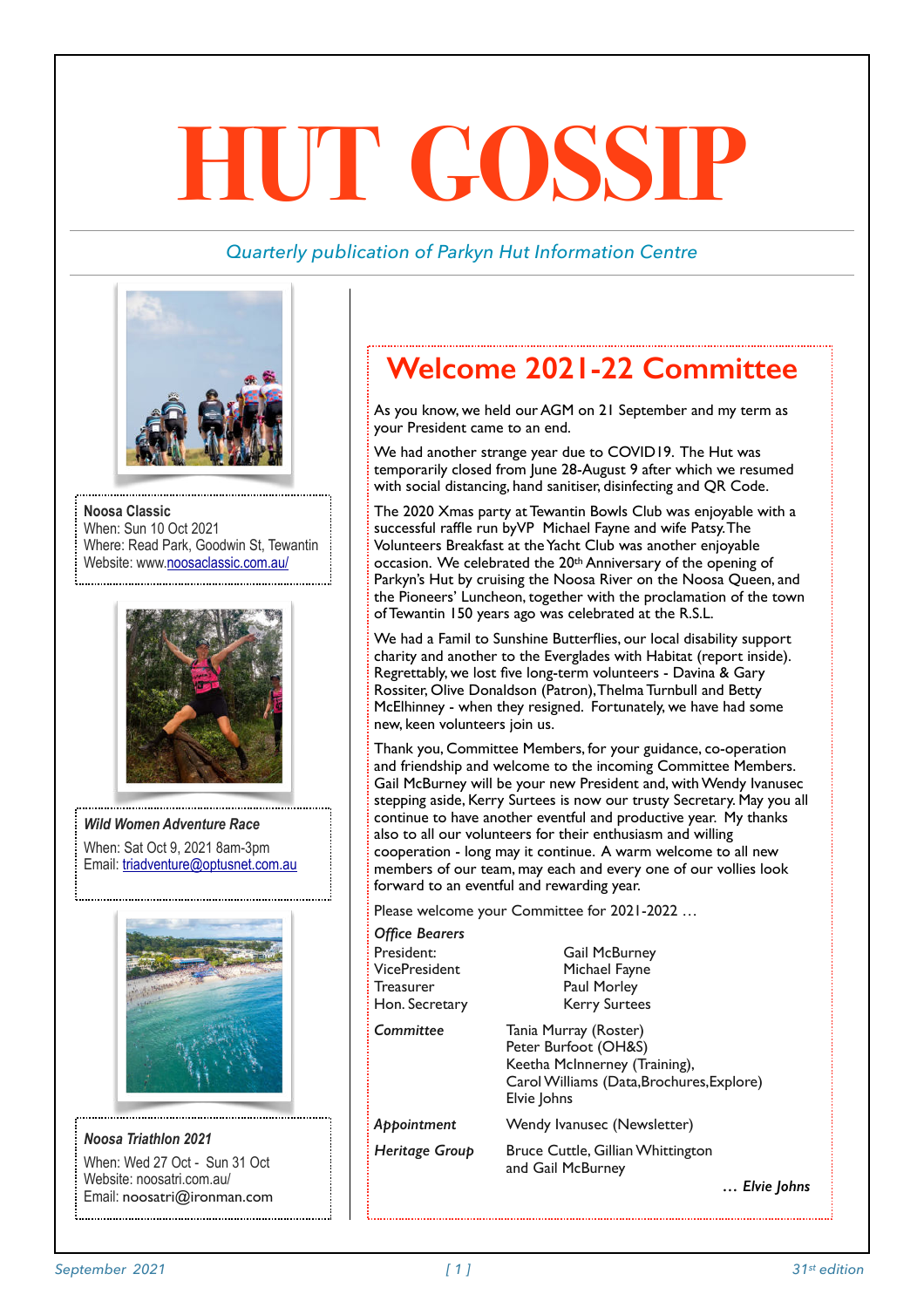

# **2021 PIONEERS'**

# **LUNCHEON**

#### *by Gail McBurney*

Gail McBurney with Historian, George Pearce's son, Laurie and his wife Sue

I was so happy that this year's Pioneers' Luncheon was able to go ahead at the RSL. Everyone was so thrilled to be there!

It was lovely to see lots of familiar faces, everyone chatting away … and great to be able to welcome some new members of our pioneering families.

This year, we were joined by some special guests including Sandy Bolton and Councillors Joe Jurisevic, Tom Wegener and Karen Finzel together with author Phil Jarrett.

We were also joined by Historian, Jonathan Richards, who gave a very interesting talk on the proclamation date of Tewantin, about which we had been a bit uncertain.

However, we now know that the first block of land in Tewantin town was put up for sale in September 1871.

So, it was great to be able to celebrate 150 years of these pioneering families weaving the fabric of this fabulous place we now call home. It's important to remember all those important families and the contributions each has made to this area.

A huge thanks to everyone who helped out on the day!

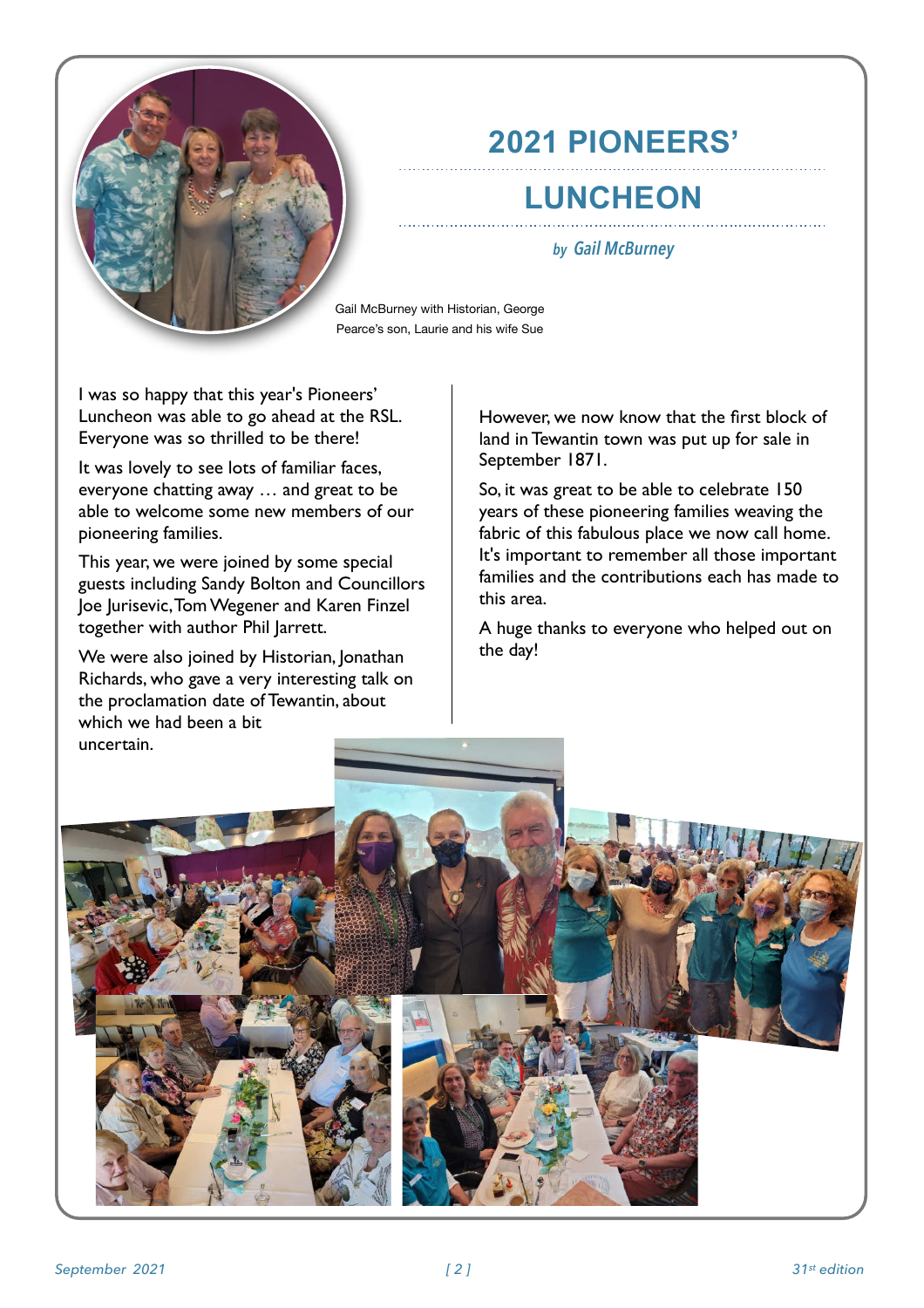# **FAMIL TO EVERGLADES WITH 'HABITAT NOOSA', 12 JULY, 2021**

*report compiled by Tania Murray, Bill Barry and Helga Thiermann*

It turned out to be a great day for everyone involved. Eleven Vollies travelled in comfort by RSL coach (piloted by Peter), and six by private vehicle.

After a 20 minute drive to Elanda Point, we were welcomed by a family of kangaroos along the roadside into Habitat. We gathered in front of the reception area, and after checking in with the Check in Qld app, we were given a yellow wrist band, bought coffee from the CootharaBar Café and then walked about 150m down to the jetty with Nick, along with other paying visitors.

Skipper Trevor met us at the jetty. He is a local who grew up on Gympie Tce in the 1960s/70s. His mother currently resides in Howard Parkyn's house, and his father was a commercial fisherman. He has been doing Everglades tours since 1979, as well as Coloured Sands trips along the North Shore beach. He was very knowledgeable about all aspects of the area.

## **Kinaba Information Centre**

We travelled 4.5km across the windy lake to the unmanned Kinaba Information Centre (a 12.2 km walk from Elanda Point). It has not been staffed for the past 20-odd years, and is maintained by volunteers. It was constructed in 1978 from locallysourced cypress and spotted gum, with flooring from flooded gum.

## **Fig Tree Point**

We then entered the calm, tannin-stained waters of the Everglades, passing Kin Kin Creek and Kinaba Island, and across Fig Tree Lake to Fig Tree Point about 2 km on, after a quick side-trip into Lake Como. We observed undisturbed birdlife, pelicans, cormorants & terns, and then disembarked at Fig Tree Point, a distinct forest clearing, and walked 400m around the Melaleuca circuit track. The Cooloola Wilderness Trail, Boronia Walk 3.6 km, also begins here.

Canoes for use by visitors wanting to paddle to Harry's Hut (5 km further up the river) are stored and launched from here. Several of our fellow travellers took advantage of this offer, although none paddled back! Trevor had to take the canoes in tow for the return trip.

Fig Tree Point is a significant Kabi Kabi Cultural Heritage site. There were many endemic cabbagetree palms growing in the forest there, and these were used as a food source by the Kabi Kabi people. Eliza Fraser was brought here by the Kabi Kabi and was subsequently repatriated in 1836 from this area.

Beautiful swamp banksias grow along the water's edge, and melaleucas were in flower. We saw abundant river sedges and grasses. This part of the river system is fresh water, with tea-tree and scribbly gums taking over from the banksias. The waters are acidic and almost black with tannin allowing beautiful reflections for which the Everglades are renowned. The sounds of kingfishers and whipbirds were almost the only thing breaking the stillness and quiet.

# **Harry's Hut**

Our party arrived at Harry's Hut at about 11.30 am, and all of us went ashore for a lovely morning tea with cake and fruit supplied by Habitat Noosa. We had plenty of time to walk around the clearing and Harry's Hut area. There were good picnic tables and very clean facilities provided for visitors.

A 4WD access road runs alongside the Hut. A map board at the entrance to the area notes Camp Sites 1 & 2. Trevor mentioned that the Noosa River continues north another 26km, but no ocean access. There are a further 15 camp sites up river.

(For more historical information about Harry's Hut itself, go to: Boreen-Point Kin-Kin Cootharaba, then Page 13.)

*… cont'd*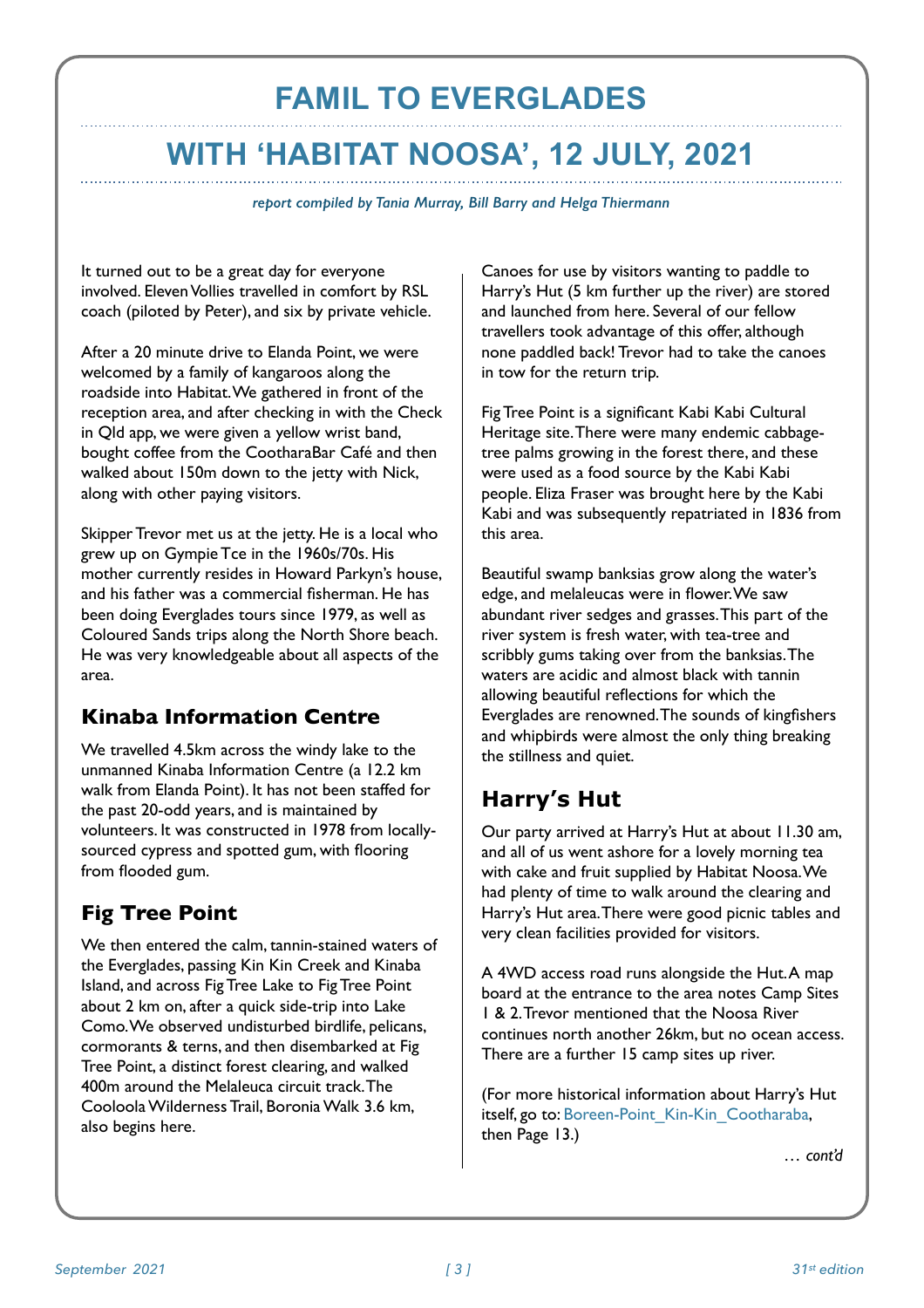# **FAMIL TO EVERGLADES**

# **WITH 'HABITAT NOOSA', 12 JULY, 2021**

*report compiled by Tania Murray, Bill Barry and Helga Thiermann*

Trevor mentioned that the repair of the Kin Kin bridge is planned in the next 6 months, so walks to Harry's Hut from Elanda Point will hopefully resume.

Trevor would be a great information source if we need it in future.

## **Heading back to Habitat Noosa at Elanda Point**

We departed Harry's Hut jetty about 12.20 pm.

We had a calm waterways return until we arrived at Lake Cootharaba with windy afternoon conditions.

We arrived back to Elanda Point at around 1.45 pm, and walked our way back up to CootharaBar.

We were presented with a generous roast chicken, baked potato and corn-cob and side-salad lunch, which was served from the CootharaBar kitchen. We ALL had leftovers !!

Gillian thanked the Habitat Noosa office on our departure.

QNPWS Cooloola and Inskip Discovery Guide would be an invaluable brochure to give people planning an Everglades Tour.





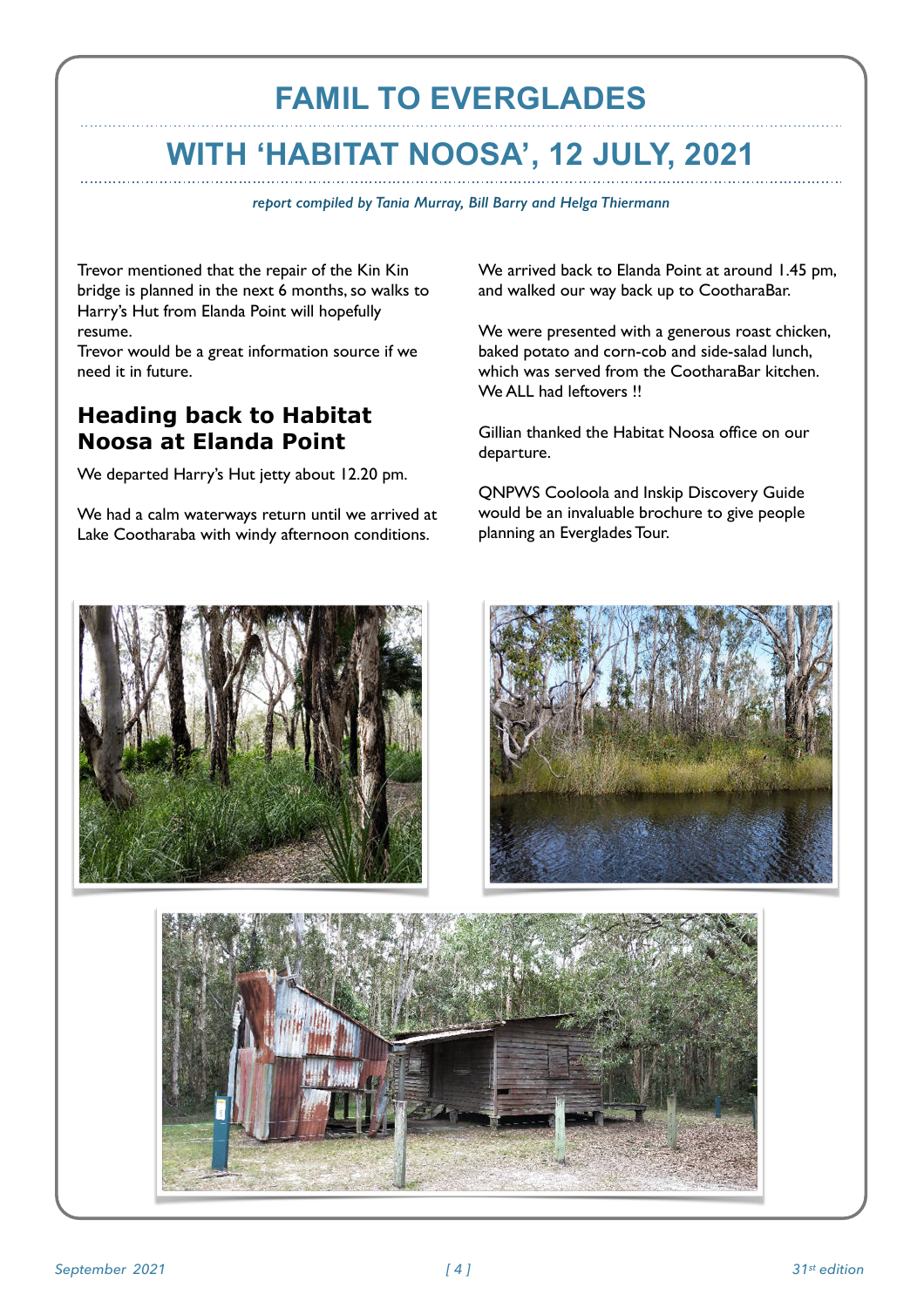### *Six of the best with*

## Carol Williams

#### **Q1. Where do you originate from?**

*Moved to Noosa 1984 from Sydney and the Shellharbour area NSW. Initially moved to Noosa Sound, then onto Cootharabra acreage and settled in Tewantin in 1992.*

#### **Q2. What do you like to do to relax or chill out?**

*Well, I do enjoy a walk and coffee, or a country drive using all the quiet back roads buying farm gate produce.*

#### **Q3. Where are your favourite local places to eat?**

*Love trying different foods and eateries.I'm a biggie for coffee and nibbles so I like Depot, Acres Noosa, Noosa Providore, Noosa Chocolate Factory, MilkBar Grocer and and and.Black Ant Gourmet Kin Kin, Jodie Williams chef/owner is 5th gen, Kin Kinite.* 

*I remember Jodie as chef at Anitas Noosaville late 1980's. Always creative, great food, great ambassador for utilising local supplies and uses BA veg garden with the beef, poultry on menu coming from her own farm.*

*Terra Firma when at Kenilworth Homestead. Traditional Brazilian BBQ with music and a great camp over.*

*Can't wait to try Lucio's new style restaurant at Noosa Marina opening in November… from Paddington, Sydney but now next generation opening here, same chef.*

#### **Q4. Share any great local experiences that you have enjoyed?**

*Kayaking Noosa River and Everglades, Noosa Hinterland nooks and grannies, trails and lookouts. National Parks in the Noosa area, they all offer something different.*

## PARKYN HUT CHRISTMAS CELEBRATION

Where: Tewantin Noosa Bowls Club<br>When: Monday 6 December 2021 When: Monday, 6 December 2021<br>Cost: Drinks available from the b Drinks available from the bar. Partners are welcome @ \$16pp. Hard to beat!

Menu: Two course alternate drop

Roast Pork served with fresh seasonal vegetables & gravy OR Roast Chicken served with fresh seasonal vegetables & gravy Sticky Date Pudding with butterscotch sauce & ice-cream OR Passionfruit Meringue Roulade with passionfruit & Chantilly cream

Vegetarian & GF can be catered for on request.

**YOU'RE INVITED TO THE OFFICIAL OPENING EVENT! Floating Land: at the edge of ideas : 9 October 2021 From 3pm on the Foreshore off Boreen Parade, Boreen Point Launch of Floating Land Biennale : 3 - 6pm @ Boreen Point**

*FLOATING LAND x SHELTER SC : 6 - 9pm @ Apollonian Hotel : Live music and entertainment for all ages*

#### **Q5. Name 3 of your favourite places to visit, or things to do locally?**

*I just like being outdoors and being about, No big favs.*

*Anytime, every time enjoy Noosa National Park Headland section and can't get enough of the presence of the Noosa River always inviting.* 

*To try a different trail, walk or drive.*

#### **Q6. What do you love about living here?**

*A lifestyle that I can venture not far but always spot something different in our own backyard. A great laid back alfresco lifestyle.* 

*… AND the climate is not too cold. Don't like the cold!*

It was very interesting listening to Jonathan Richards the Historian who spoke to the guests at our Pioneers' Luncheon about when Tewantin was surveyed, as we discovered the first town block was sold in September 1871 - *so Tewantin is officially 150 years old*.



#### *Tewantin will be in party mode on Saturday the 11 December.*

The morning will be about celebrating 150 years since Tewantin was declared a Town with lots of fun activities planned.

The RSL has lots planned for the afternoon and evening including Christmas Carols in the park of course.

More will be revealed soon !!